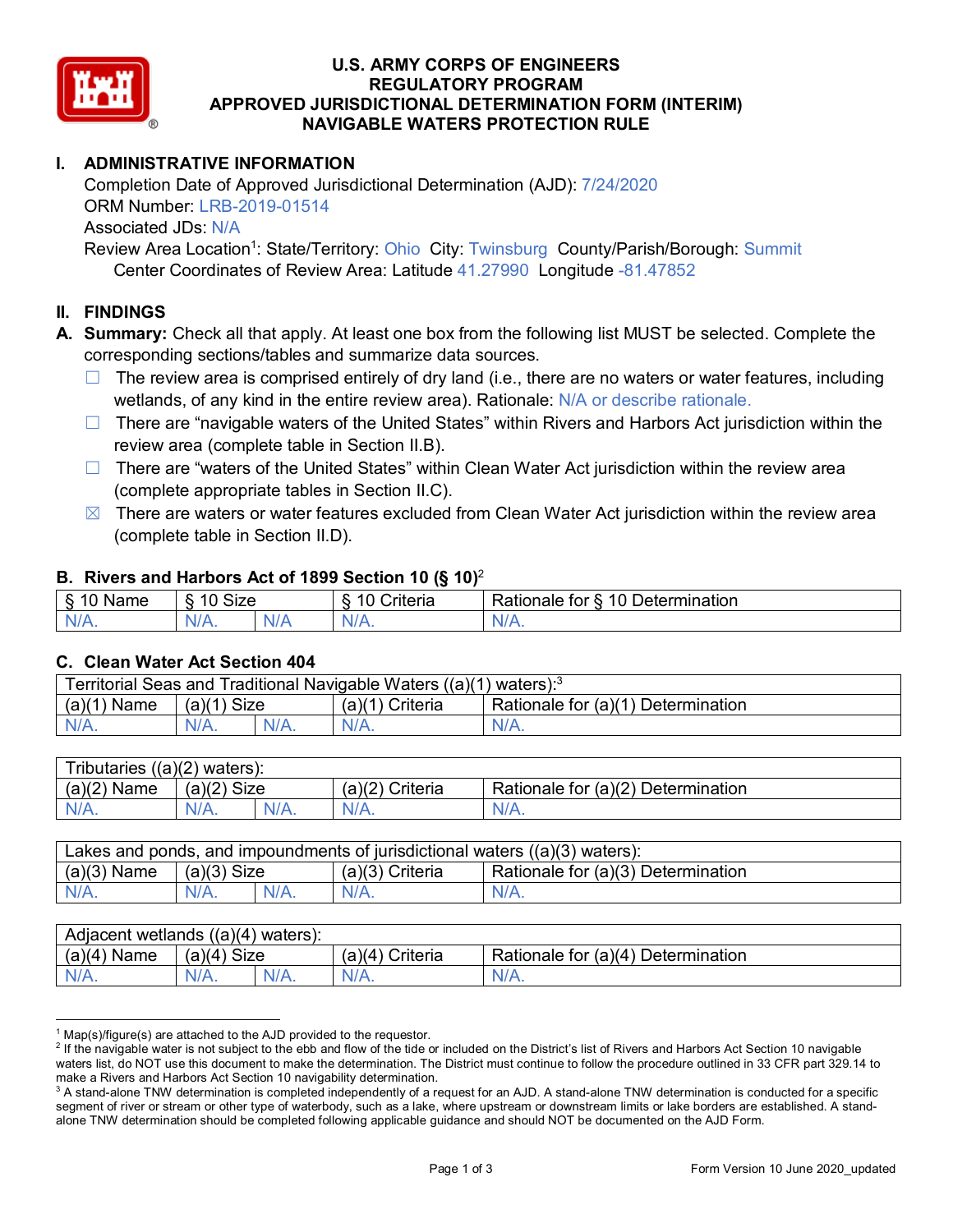

## **U.S. ARMY CORPS OF ENGINEERS REGULATORY PROGRAM APPROVED JURISDICTIONAL DETERMINATION FORM (INTERIM) NAVIGABLE WATERS PROTECTION RULE**

# **D. Excluded Waters or Features**

| Excluded waters $((b)(1) - (b)(12))$ : <sup>4</sup> |                       |                  |                                    |                                                                                                                                                                                                                                                                                                                                                                                                                                                                                                                                                                                                                                                                                                                                                                                                                                             |
|-----------------------------------------------------|-----------------------|------------------|------------------------------------|---------------------------------------------------------------------------------------------------------------------------------------------------------------------------------------------------------------------------------------------------------------------------------------------------------------------------------------------------------------------------------------------------------------------------------------------------------------------------------------------------------------------------------------------------------------------------------------------------------------------------------------------------------------------------------------------------------------------------------------------------------------------------------------------------------------------------------------------|
| <b>Exclusion Name</b>                               | <b>Exclusion Size</b> |                  | Exclusion <sup>5</sup>             | Rationale for Exclusion Determination                                                                                                                                                                                                                                                                                                                                                                                                                                                                                                                                                                                                                                                                                                                                                                                                       |
| <b>Wetland B</b>                                    | 0.29                  | $\text{acre}(s)$ | $(b)(1)$ Non-<br>adjacent wetland. | Wetland B does not meet any of the four criteria<br>that would make an $(a)(4)$ adjacent water subject<br>to jurisdiction under Section 404 of the Clean<br>Water Act. Wetland B was circumnavigated<br>during the site visit. No defined<br>channels/tributaries/ditches were observed<br>flowing from Wetland B to any (a)(1-3) water.<br>Based on site observations there was no<br>evidence (i.e. debris, leaf wracking) that Wetland<br>B is inundated by flooding, from an (a)(1-3)<br>water in a typical year. Moreover, the Twinsburg,<br>OH quad indicates that the nearest $a(1-3)$ water<br>is located approximately 600 linear feet from<br>Wetland B, further demonstrating that it would<br>not reach Wetland B in a typical year. There are<br>no natural berms or the like located between the<br>a(1-3) water and wetland. |

# **III. SUPPORTING INFORMATION**

- **A. Select/enter all resources** that were used to aid in this determination and attach data/maps to this document and/or references/citations in the administrative record, as appropriate.
	- $\boxtimes$  Information submitted by, or on behalf of, the applicant/consultant: Wetlands Investigation, 11 acres,

Valley View Drive, Macedonia, Ohio, October 21, 2019

This information is sufficient for purposes of this AJD. Rationale: N/A

- $\Box$  Data sheets prepared by the Corps: Title(s) and/or date(s).
- ☐ Photographs: Select. Title(s) and/or date(s).
- $\boxtimes$  Corps site visit(s) conducted on: June 18, 2020
- $\Box$  Previous Jurisdictional Determinations (AJDs or PJDs): ORM Number(s) and date(s).
- ☐ Antecedent Precipitation Tool: *provide detailed discussion in Section III.B*.
- ☐ USDA NRCS Soil Survey: Title(s) and/or date(s).
- $\Box$  USFWS NWI maps: Title(s) and/or date(s).
- ☒ USGS topographic maps: Twinsburg, OH 7.5 min

#### **Other data sources used to aid in this determination:**

| Data Source (select) | Name and/or date and other relevant information |
|----------------------|-------------------------------------------------|
| USGS Sources         | $N/A$ .                                         |
| <b>USDA Sources</b>  | $N/A$ .                                         |
| <b>NOAA Sources</b>  | $N/A$ .                                         |

 <sup>4</sup> Some excluded waters, such as (b)(2) and (b)(4), may not be specifically identified on the AJD form unless a requestor specifically asks a Corps district to do so. Corps districts may, in case-by-case instances, choose to identify some or all of these waters within the review area.

 $5$  Because of the broad nature of the (b)(1) exclusion and in an effort to collect data on specific types of waters that would be covered by the (b)(1) exclusion, four sub-categories of (b)(1) exclusions were administratively created for the purposes of the AJD Form. These four sub-categories are not new exclusions, but are simply administrative distinctions and remain (b)(1) exclusions as defined by the NWPR.